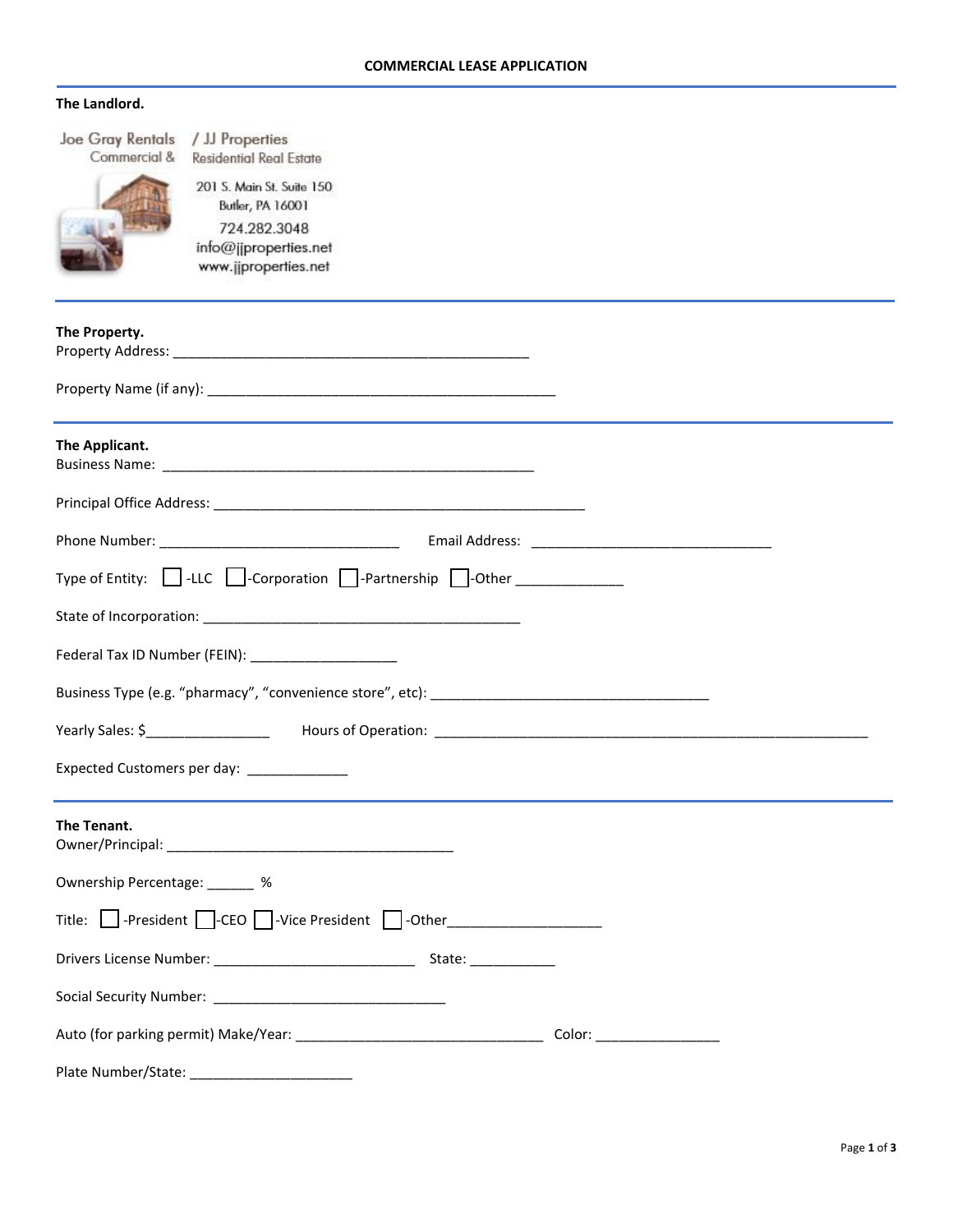| Ownership Percentage: _______ %                                                   |  |  |  |  |  |
|-----------------------------------------------------------------------------------|--|--|--|--|--|
| Title: Superioration: Title: Spresident D-Other                                   |  |  |  |  |  |
|                                                                                   |  |  |  |  |  |
|                                                                                   |  |  |  |  |  |
|                                                                                   |  |  |  |  |  |
|                                                                                   |  |  |  |  |  |
|                                                                                   |  |  |  |  |  |
| Lease Guarantee.<br>Name(s) of the Person(s) that will Guarantee the Lease:       |  |  |  |  |  |
|                                                                                   |  |  |  |  |  |
|                                                                                   |  |  |  |  |  |
| <b>Rental History.</b>                                                            |  |  |  |  |  |
| Rent: \$ ___________ /Month   ____-Rent   ___-Own   ___-Other____________________ |  |  |  |  |  |
|                                                                                   |  |  |  |  |  |
|                                                                                   |  |  |  |  |  |
| Rent   -Own   -Other<br>/Month<br>Rent: \$                                        |  |  |  |  |  |
|                                                                                   |  |  |  |  |  |
| Credit Reference. (former landlord, bank, vendor, etc)                            |  |  |  |  |  |
|                                                                                   |  |  |  |  |  |
|                                                                                   |  |  |  |  |  |
|                                                                                   |  |  |  |  |  |
|                                                                                   |  |  |  |  |  |
|                                                                                   |  |  |  |  |  |
|                                                                                   |  |  |  |  |  |